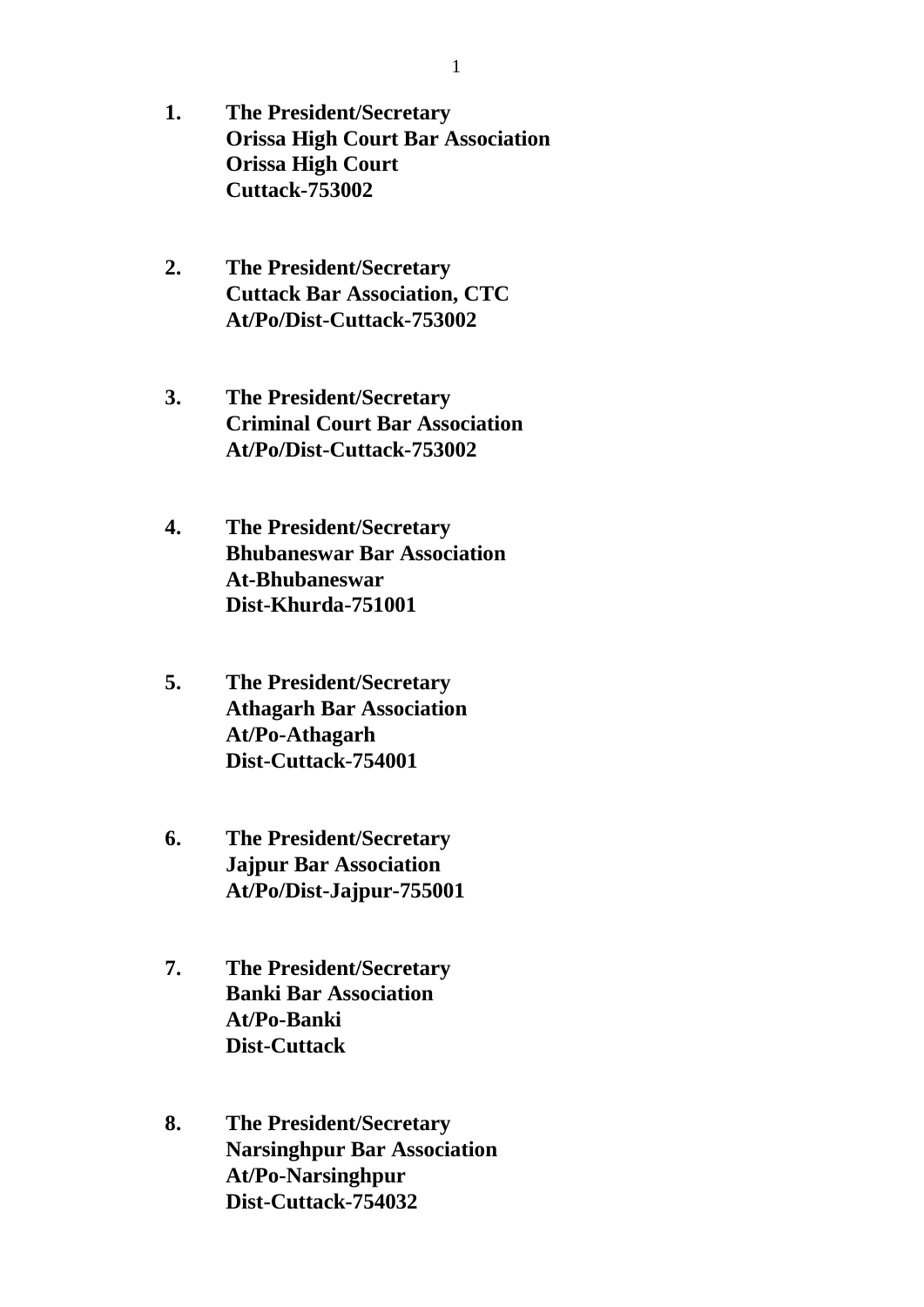- **9. The President/Secretary Barambagarh Bar Association At/Po-Barambagarg Dist-Cuttack**
- **10. The President/Secretary Dist. Bar Association, Jagatsinghpur At/Po/Dist-Jagatsinghpur-754103 E.mail-dist.bar.jagatsinghpur@gmail.com**
- **11. The President/Secretary Puri Bar Association At/Po/Dist-Puri-752001**
- **12. The President/Secretary Koraput Bar Association At/Po/Dist-Koraput**
- **13. The President/Secretary Padmapur Bar Association At/Po-Rajbora Sambar Dist-Bargarh**
- **14. The President/Secretary Baliguda Bar Association At/Po-Baliguda Dist-Phulbani-762103**
- **15. The President/Secretary Baripada Bar Association At/Po-Baripada Dist-Mayurbhanj-757001**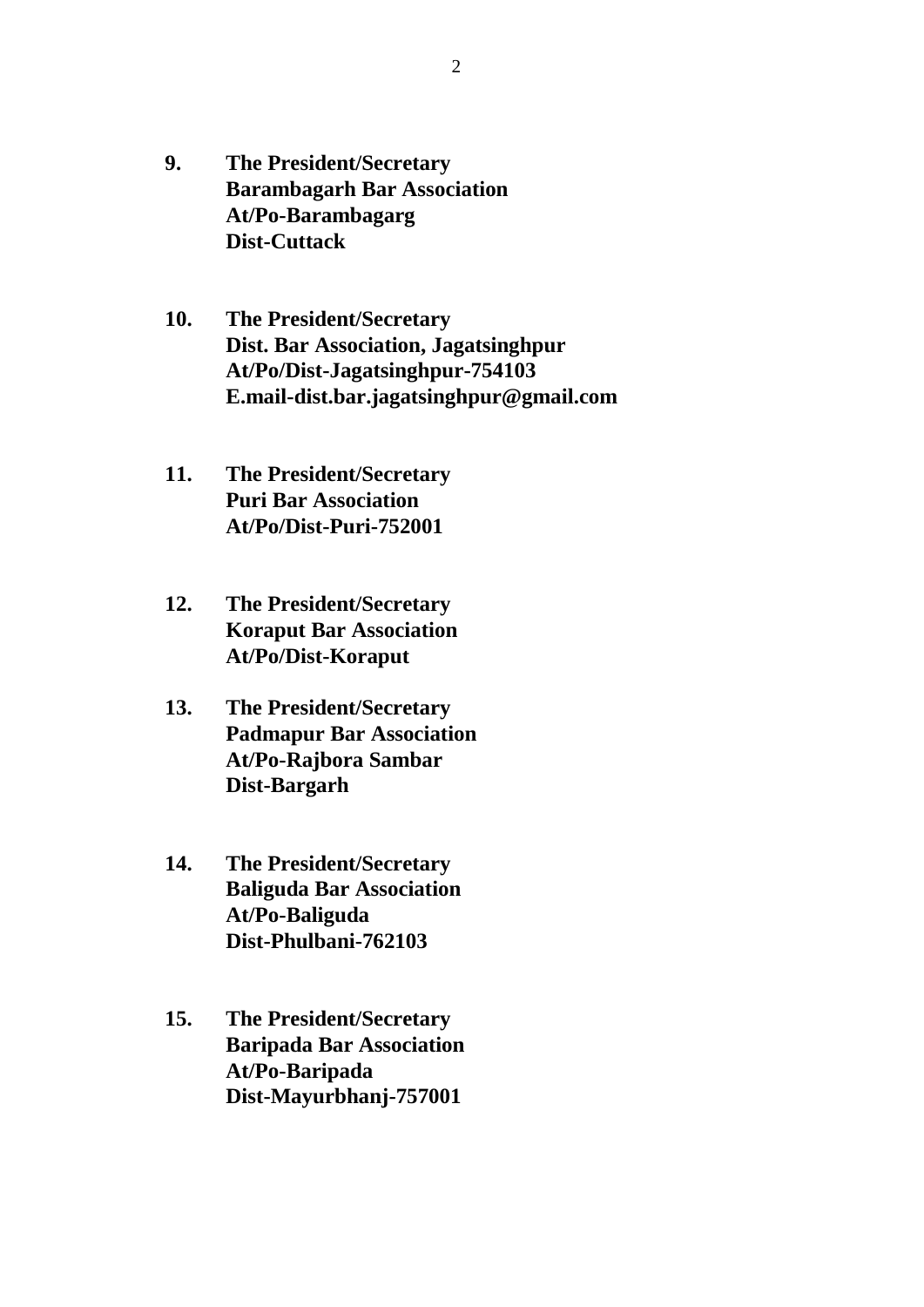- **16. The President/Secretary Nabarangpur Bar Association At/Po/Dist-Nabarangpur**
- **17. The President/Secretary Bissam Cuttack Bar Association At/Po-Bissam Cuttack Dist-Rayagada-765019**
- **18. The President/Secretary Kalahandi Bar Association At/Po-Bhawanipatna Dist- Kalahandi-766001**
- **19. The President/Secretary Nuapada Bar Association At/Po/Dist-Nuapada-766105**
- **20. The President/Secretary Pallahara Bar Association At/Po-Pallahara Dist-Angul**
- **21. The President/Secretary Kamakhyanagar Bar Association At/Po-Kamakhyanagar Dist-Dhenkanal-759018**
- **22. The President/Secretary Malkangiri Bar Association At/Po/Dist-Malkangiri-764045**
- **23. The President/Secretary Khandapara Bar Association At/Po-Khandapara Dist-Nayagarh-752077**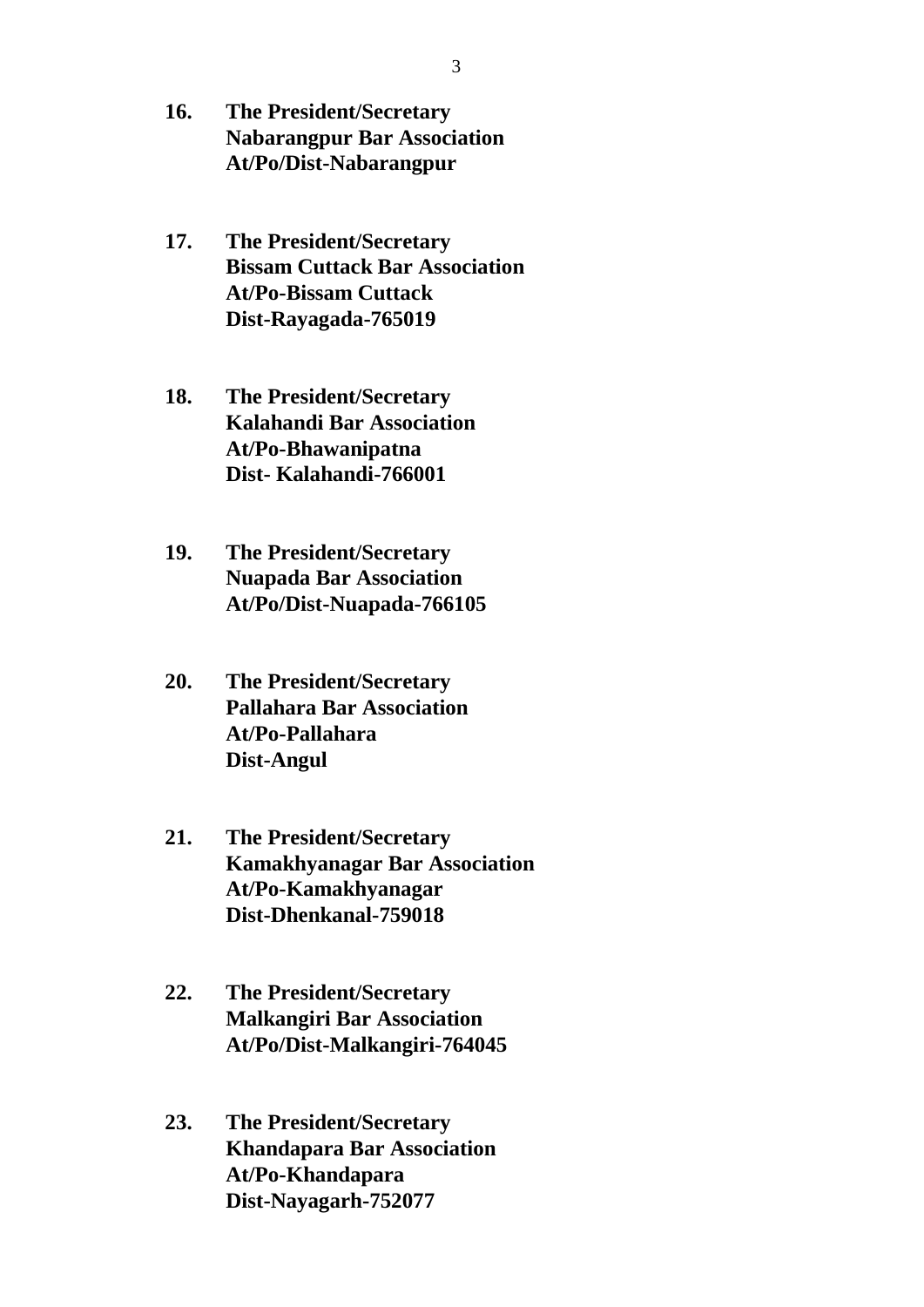- **24. The President/Secretary Balasore Bar Association At/Po/Dist-Balasore**
- **25. The President/Secretary Nilagiri Bar Association At/Po-Raj Nilagiri Dist-Balasore**
- **26. The President/Secretary Bhadrak Bar Association At/Po/Dist-Bhadrak-756100**
- **27. The President/Secretary Paralakhemundi Bar Association At/Po-Paralakhemundi Dist-Gajapati-761200**
- **28. The President/Secretary Ganjam Bar Association At/Po-Berhampur Dist-Ganjam-760001**
- **29. The President/Secretary Chhatrapur Bar Association At/Po-Chhatrapur Dist-Ganjam-761020**
- **30. The President/Secretary Aska Bar Association At/Po-Aska Dist-Ganjam-761110**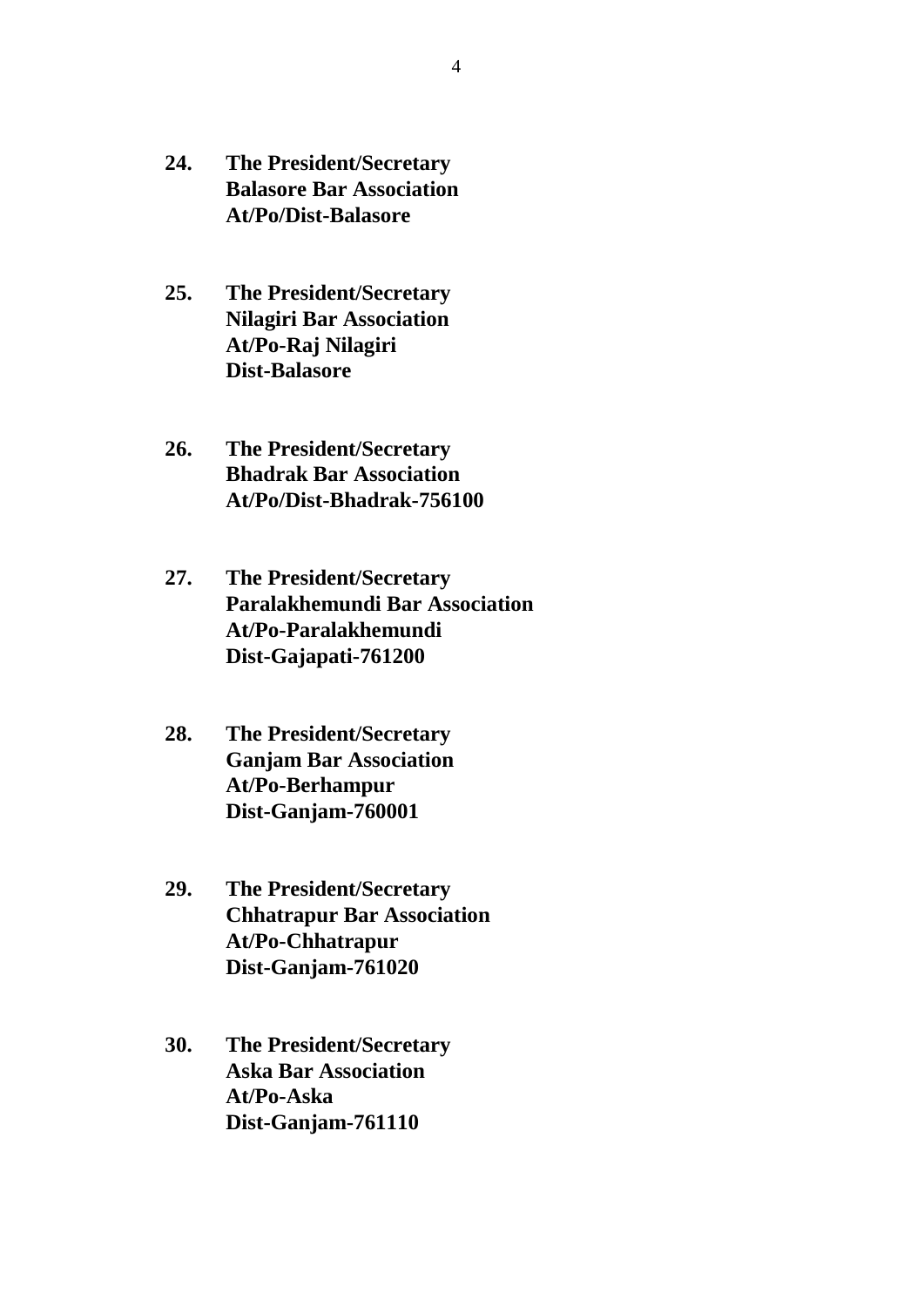- **31. The President/Secretary Bhanjanagar Bar Association At/Po-Bhanjanagar Dist-Ganjam-761126**
- **32. The President/Secretary Kodala Bar Association At/Po-Kodala Dist-Ganjam-761032**
- **33. The President/Secretary Sambalpur Dist. Bar Association At/Po/Dist-Sambalpur-768001**
- **34. The President/Secretary Deogarh Bar Association At/Po/Dist-Deogarh**
- **35. The President/Secretary Keonjhar Bar Association At/Po/Dist-Keonjhar-758001**
- **36. The President/Secretary Rourkela Bar Association At/Po-Rourkela Dist-Sundargarh-12**
- **37. The President/Secretary Gunupur Bar Association At/Po-Gunupur Dist-Rayagada**
- **38. The President/Secretary Rayagada Bar Association At/Po/Dist-Rayagad**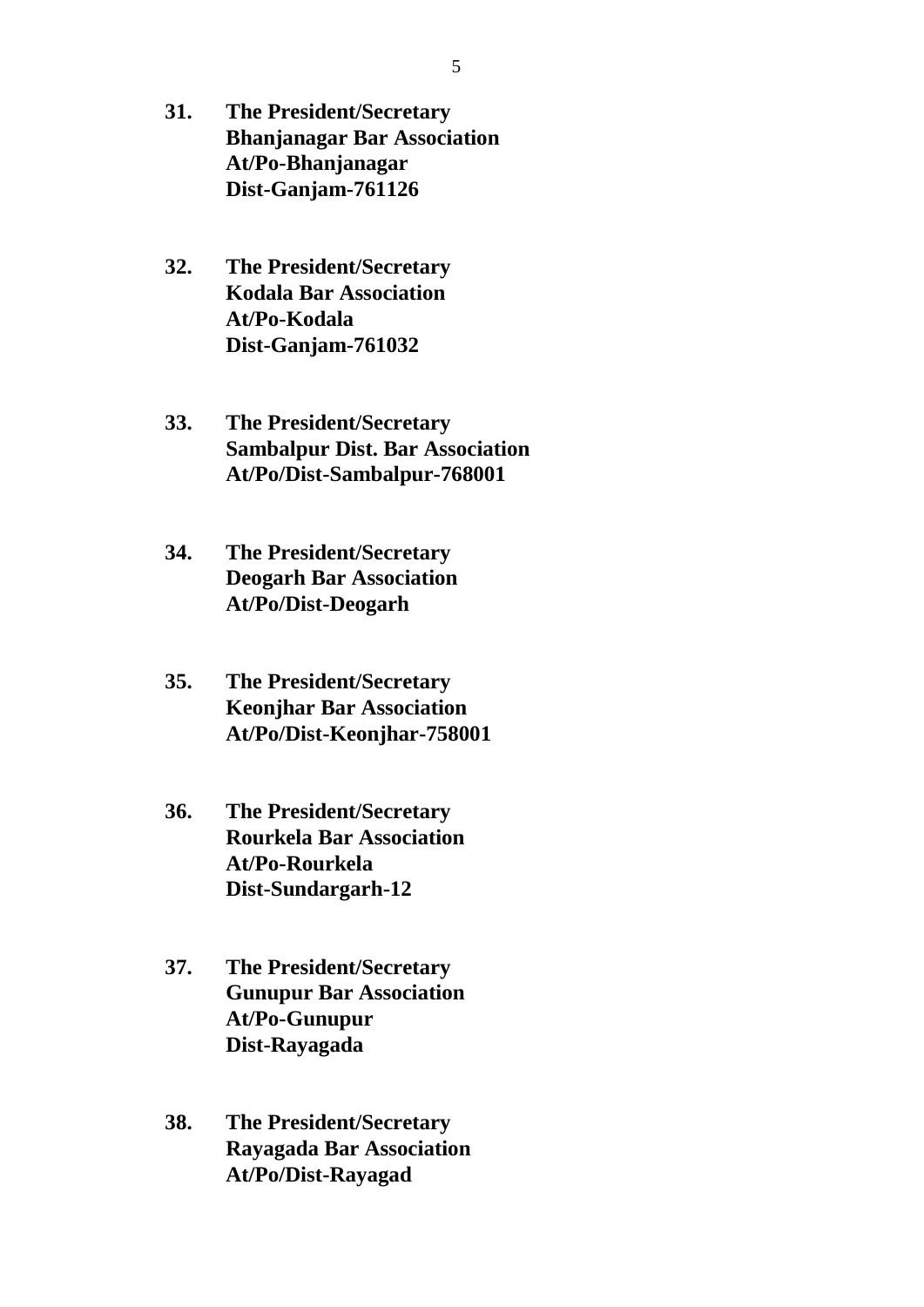- **39. The President/Secretary Umerkote Bar Association At/Po-Umerkote Dist-Nawarangpur-764059**
- **40. The President/Secretary Dharmagarh Bar Association At/Po-Dharmagarh Dist-Kalahandi-766015**
- **41. The President/Secretary Boudh Bar Association At/Po-Boudh Dist-Boudh**
- **42. The President/Secretary Phulbani Bar Association At/Po/Dist-Phulbani-762001**
- **43. The President/Secretary Athamallik Bar Association At/Po-Athamallik Dist-Angul**
- **44. The President/Secretary Kendrapara Bar Association At/Po/Dist-Kendrapara**
- **45. The President/Secretary Nayagarh Bar Association At/Po/Dist-Nayagarh**
- **46. The President/Secretary Khurda Bar Association At/Po/Dist-Khurda-752055**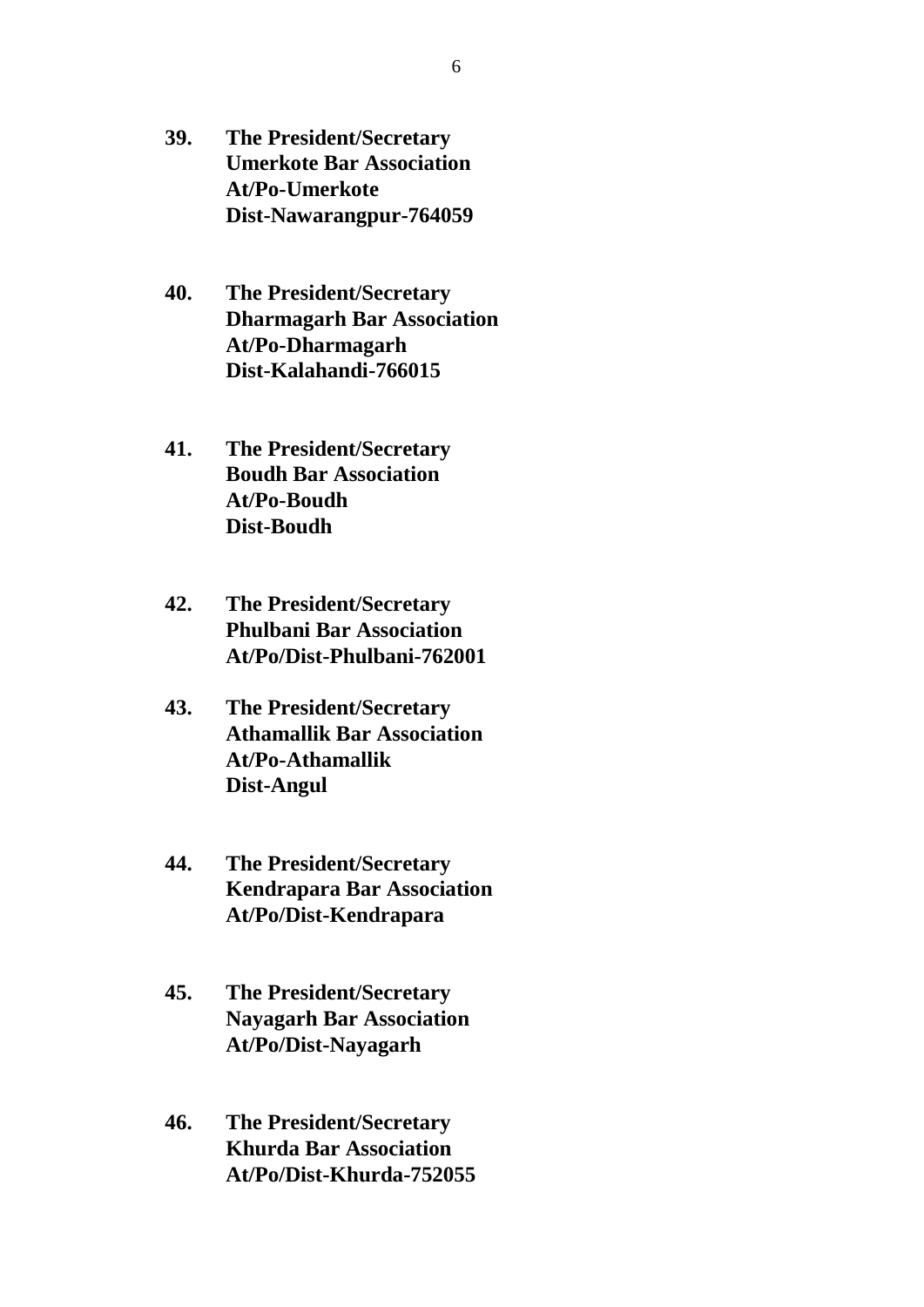- **47. The President/Secretary Ranpur Bar Association At/Po-Ranpur Dist-Nayagarh-752026**
- **48. The President/Secretary Rairakhol Bar Association At/Po-Rairakhol Dist-Sambalpur-768001**
- **49. The President/Secretary Jharsuguda Dist. Bar Association At/Po/Dist-Jharsuguda-768201**
- **50. The President/Secretary Kuchinda Bar Association At/Po-Kuchinda Dist-Sambalpur**
- **51. The President/Secretary Bolangir Bar Association At/Po/Dist-Bolangir-767001**
- **52. The President/Secretary Titilagarh Bar Association Dist-Bolangir-764059**
- **53. The President/Secretary Patnagarh Bar Association At/Po-Patnagarh Dist-Bolangir-767025**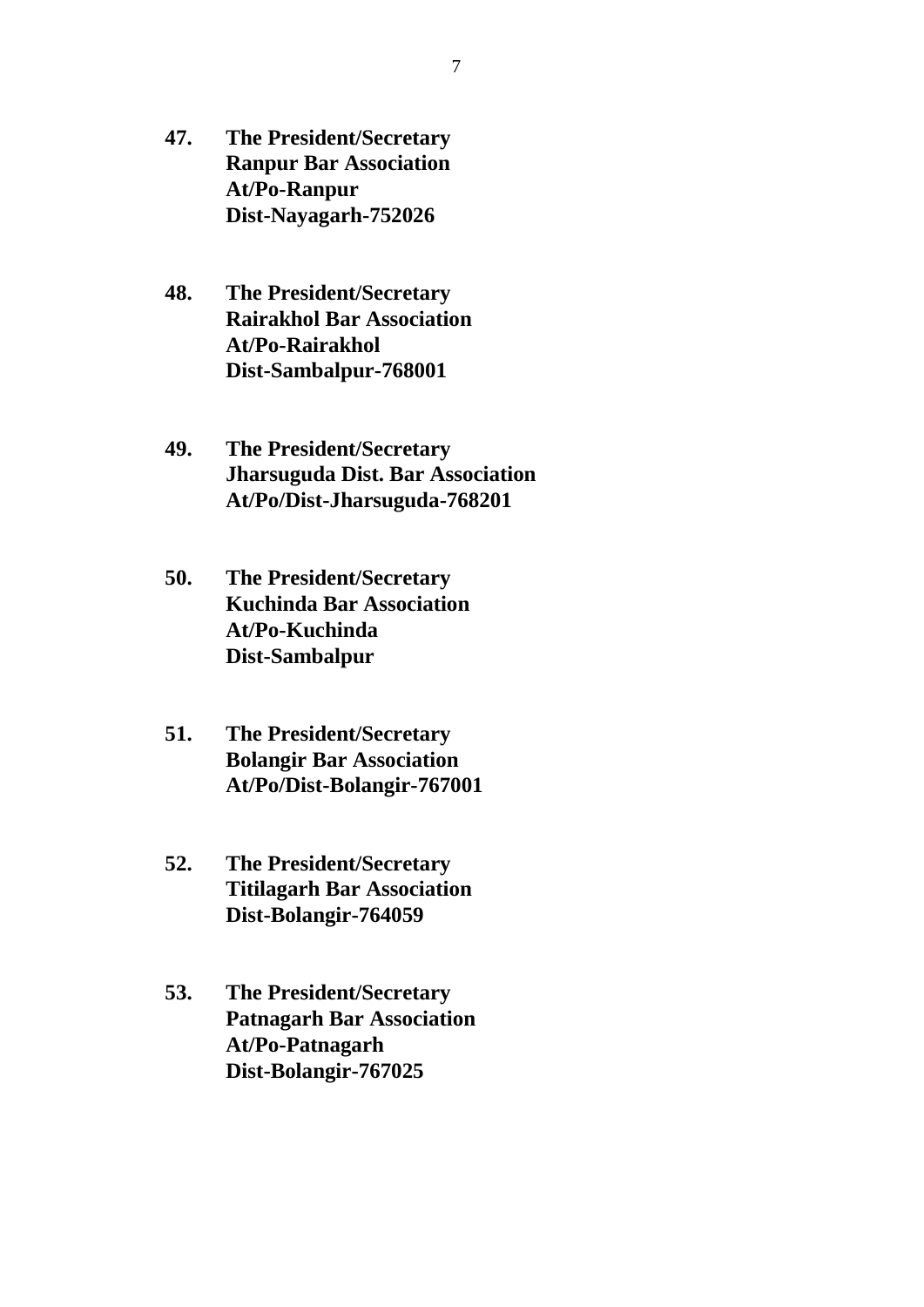- **54. The President/Secretary Sonepur Bar Association At/Po-Sonepur Dist-Subarnapur-767017**
- **55. The President/Secretary Bargarh Bar Association At/Po/Dist-Bargarh**
- **56. The President/Secretary G.Udayagiri Bar Association At/Po-G.Udayagiri Dist-Phulbani-762100**
- **57. The President/Secretary Anandapur Bar Association At/Po-Anandapur Dist-Keonjhar-758021**
- **58. The President/Secretary Bonaigarh Bar Association At/Po-Bonaigarh Dist-Sundargarh**
- **59. The President/Secretary Rairangpur Bar Associaton At/Po-Rairangpur Dist-Mayurbhanj-757043**
- **60. The President/Secretary Karanjia Bar Association At/Po-Karanjia Dist-Mayurbhanj-757037**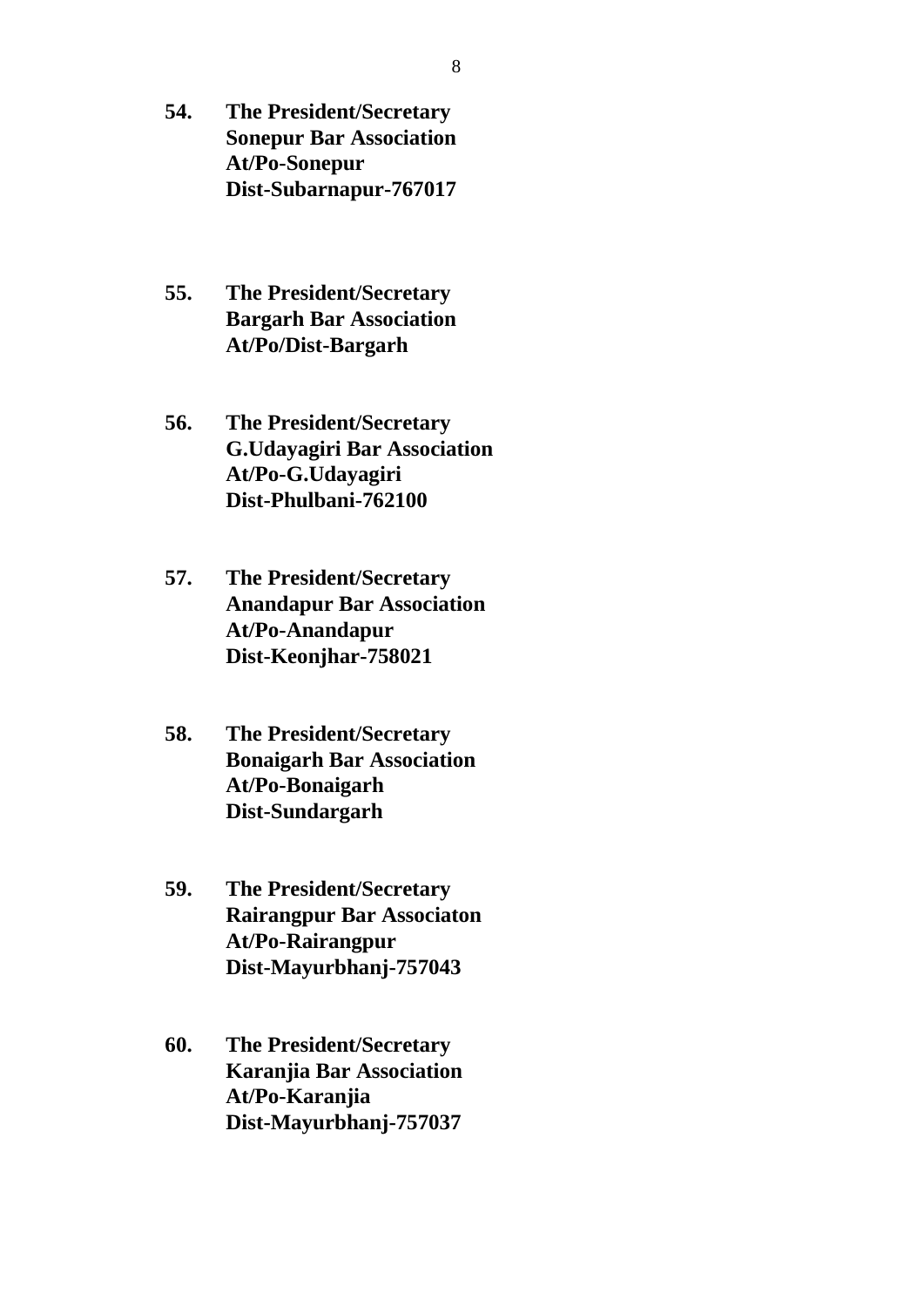- **61. The President/Secretary Udala Bar Association At/Po-Udala Dist- Mayurbhanj**
- **62. The President/Secretary Dhenkanal Bar Association At/Po/Dist- Dhenkanal-759001**
- **63. The President/Secretary Angul Bar Association At/Po/Dist-Angul**
- **64. The President/Secretary Talcher Bar Association At/Po-Talcher Dist-Angul**
- **65. The President/Secretary Banapur Bar Association At/Po-Banapur Dist-Kordha**
- **66. The President/Secretary Jeypore Dist. Bar Association At/Po/Dist-Jeypore-764001**
- **67. The President/Secretary Tigiria Bar Association At/Po-Tigiria Dist-Cuttack-754030**
- **68. The President/Secretary Sundargarh Dist. Bar Association At/Po/Dist-Sundargarh-770001**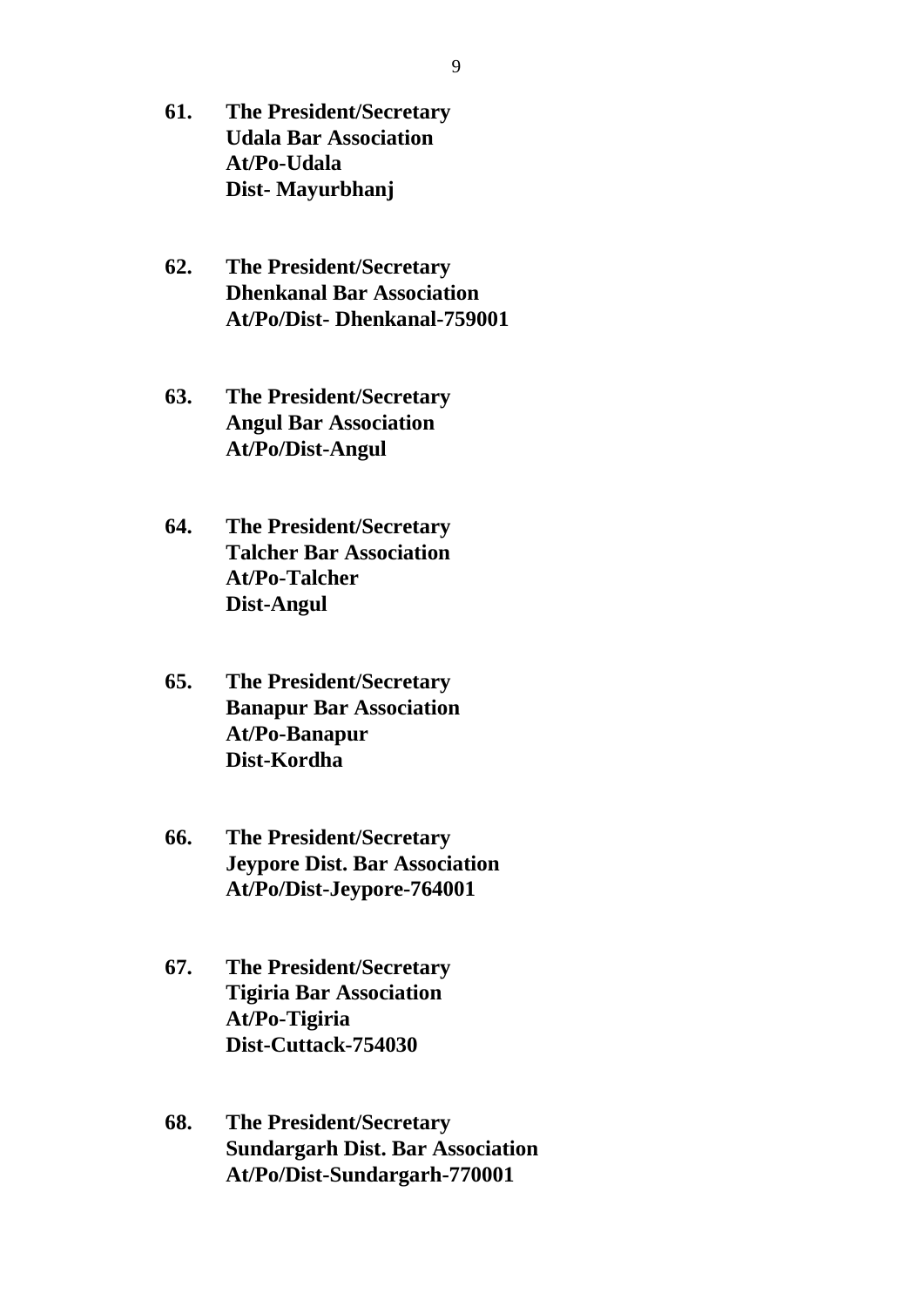- **69. The President/Secretary Jajpur Road Bar Association At/Po-Jajpur Road Dist-Jajpur-735019**
- **70. The President/Secretary Patnagarh Criminal Court Bar Association At/Po-Patnagarh, Dist-Bolangir-767025**
- **71. The President/Secretary Nimapara Bar Association At/Po-Nimapara Dist-Puri-752106**
- **72. The President/Secretary Salipur Bar Association At/Po-Salipur, Dist-Cuttack**
- **73. The President/Secretary Biramaharajpur Bar Association At/Po-Biramaharajpur Dist-Subarnapur**
- **74. The President/Secretary The Cuttack Tax Bar Association Plot No-6/44, CDA, Sector-2. (In Front of Aswini Hospital) Markat Nagar Dist-Cuttack-753014**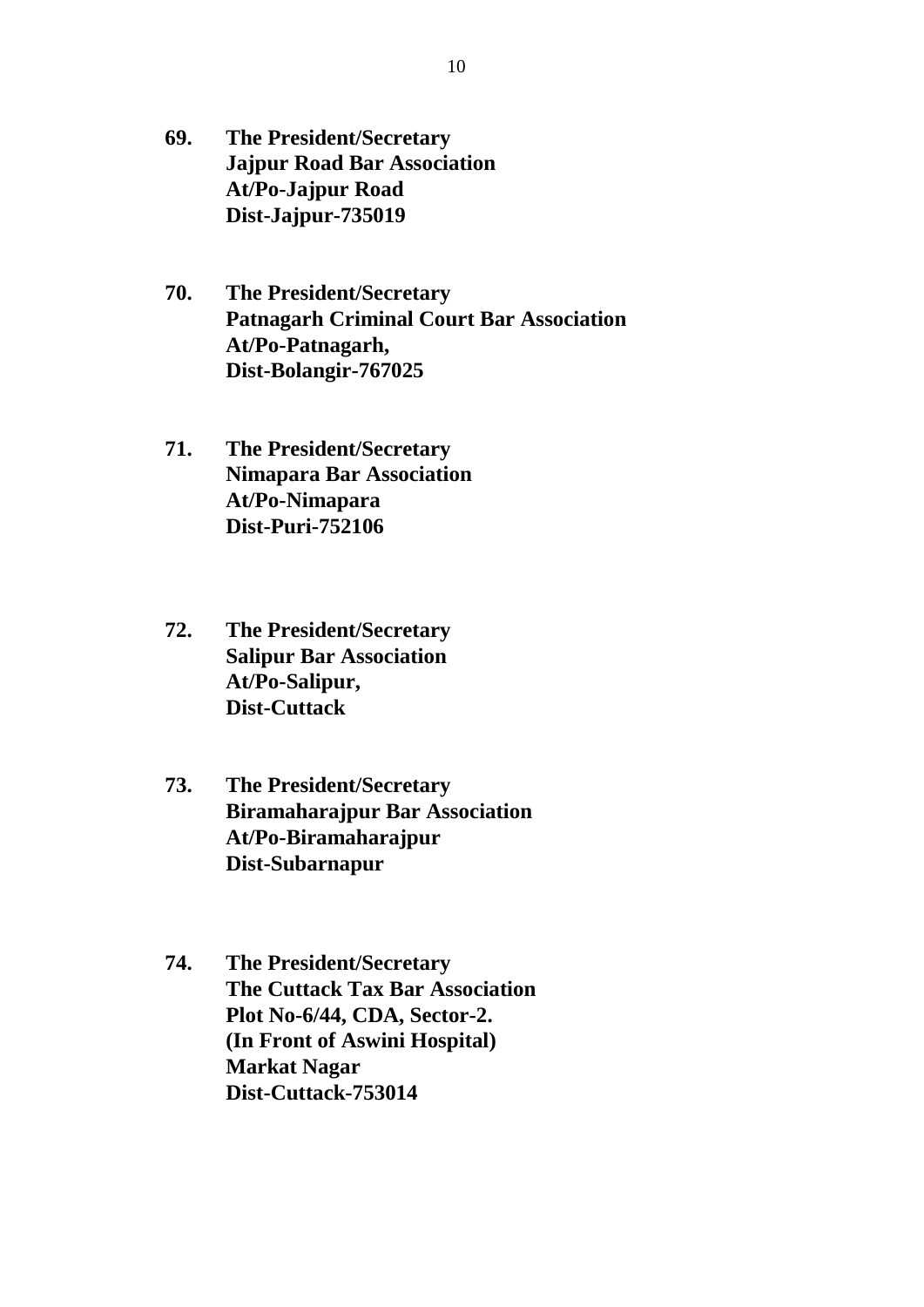- **75. The President/Secretary Madanpur Rampur Bar Association At/Po-M.Rampur Dist-Kalahandi-766102**
- **76. The President/Secretary Rajgangpur Bar Association At/Po-Rajganpur Dist-Sundargarh**
- **77. The President/Secretary Sohela Bar Association At/Po-Sohela Dist-Bargarh**
- **78. The President/Secretary Capital Bar Association At/Po-Bhubaneswar-14 Dist-Khurda**
- **79. The President/Secretary Hindol Bar Association At/Po-Hindol Dist-Dhenkanal-759022**
- **80. The President/Secretary Khalikote Bar Association At/Po-Khalikote Dist-Ganjam-761030**
- **81. The President/Secretary Champua Criminal Court Bar Association At/Po-Champua Dist-Keonjhar-758041**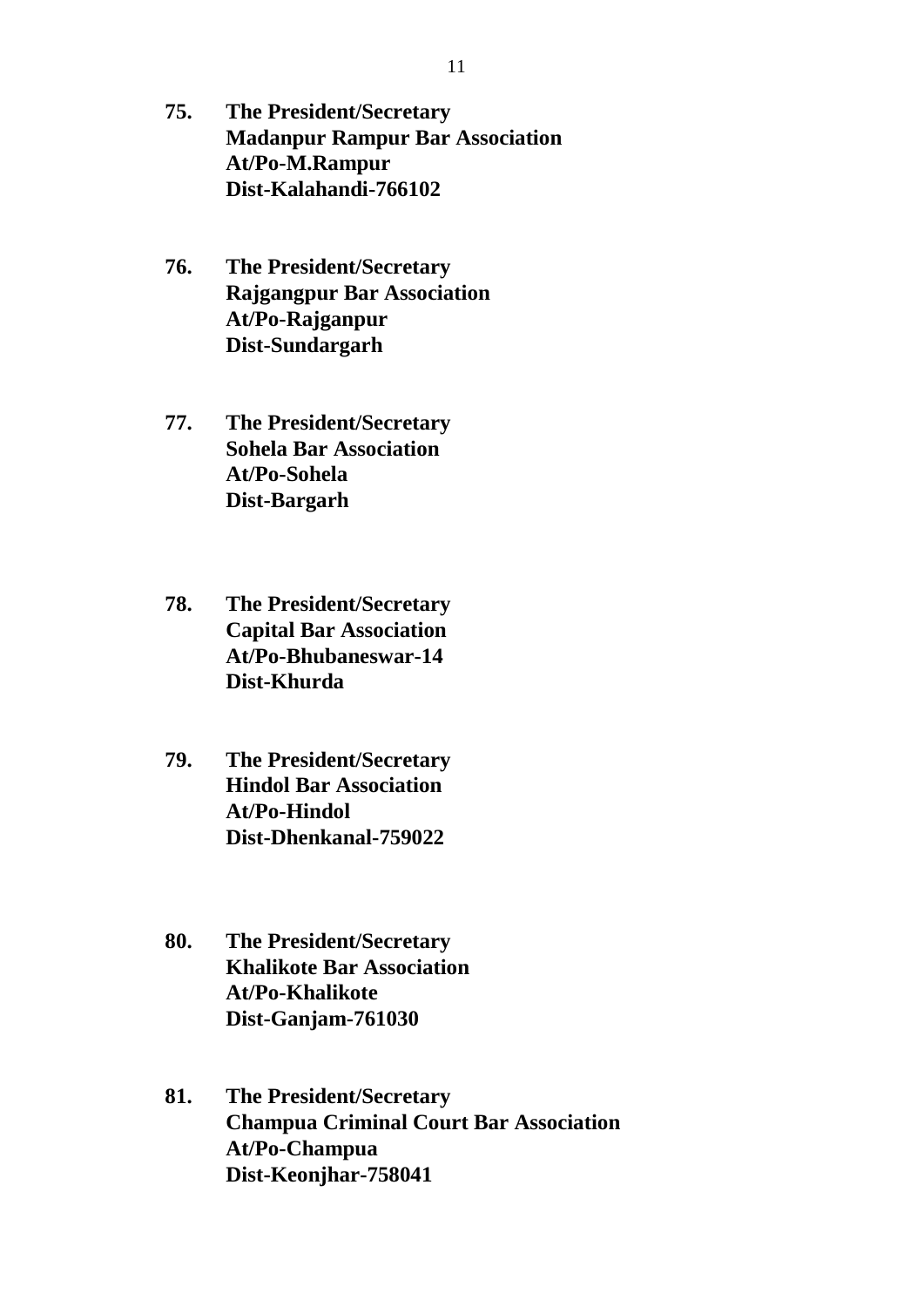- **82. The President/Secretary District Tax Bar Association, Bolangir Bolangir, At/Po/Dist-Bolangir-767001**
- **83. The President/Secretary Board of Revenue Bar Association, Cuttack At/Po/Dist-Cuttack**
- **84. The President/Secretary Khemundi Bar Association At/Po-Digapahandi Dist-Ganjam-761012**
- **85. The President/Secretary Purusottampur Bar Association At/Po-Purusottampur Dist-Ganjam**
- **86. The President/Secretary Khariar Bar Association At/Po-Khariar Dist-Nuapada-766109**
- **87. The President/Secretary District Criminal Court Bar Association, Jajpur, At/Po/Dist-Jajpur**
- **88. The President/Secretary Orissa State Administrative Tribunal Bar Association At/Po-Bhubaneswar Dist-Khurda-751014**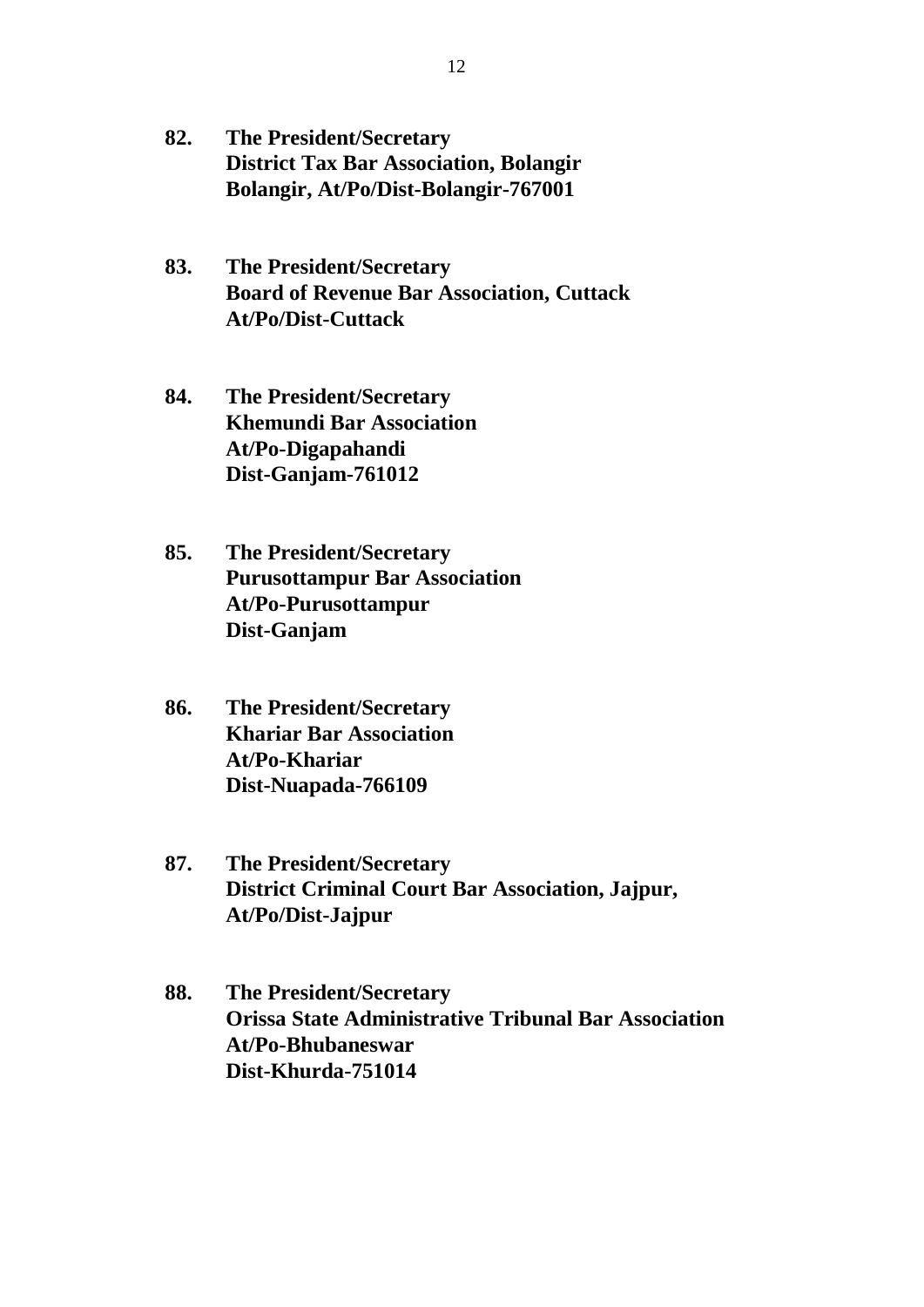- **89. The President/Secretary Pipili Bar Association At/Po-Pipilli Dist-Puri**
- **90. The President/Secretary Barbil Bar Association At/Po-Barbil Dist-Keonjhar**
- **91. The President/Secretary Vyasanagar Bar Association At/Po-Jajpur Road Dist-Jajpur**
- **92. The President/Secretary Pattamundai Bar Association At/Po-Pattamundai Dist-Kendrapara**
- **93. The President/Secretary Basudevpur Bar Association At/Po-Basudevpur Dist-Bhadrak**
- **94. The President/Secretary Barpali Bar Association At/Po-Barpali Dist-Bargarh**
- **95. The President/Secretary Claim's Lawyer's Association Court Premises At/Po-Bhubaneswar-14 Dist-Khurda**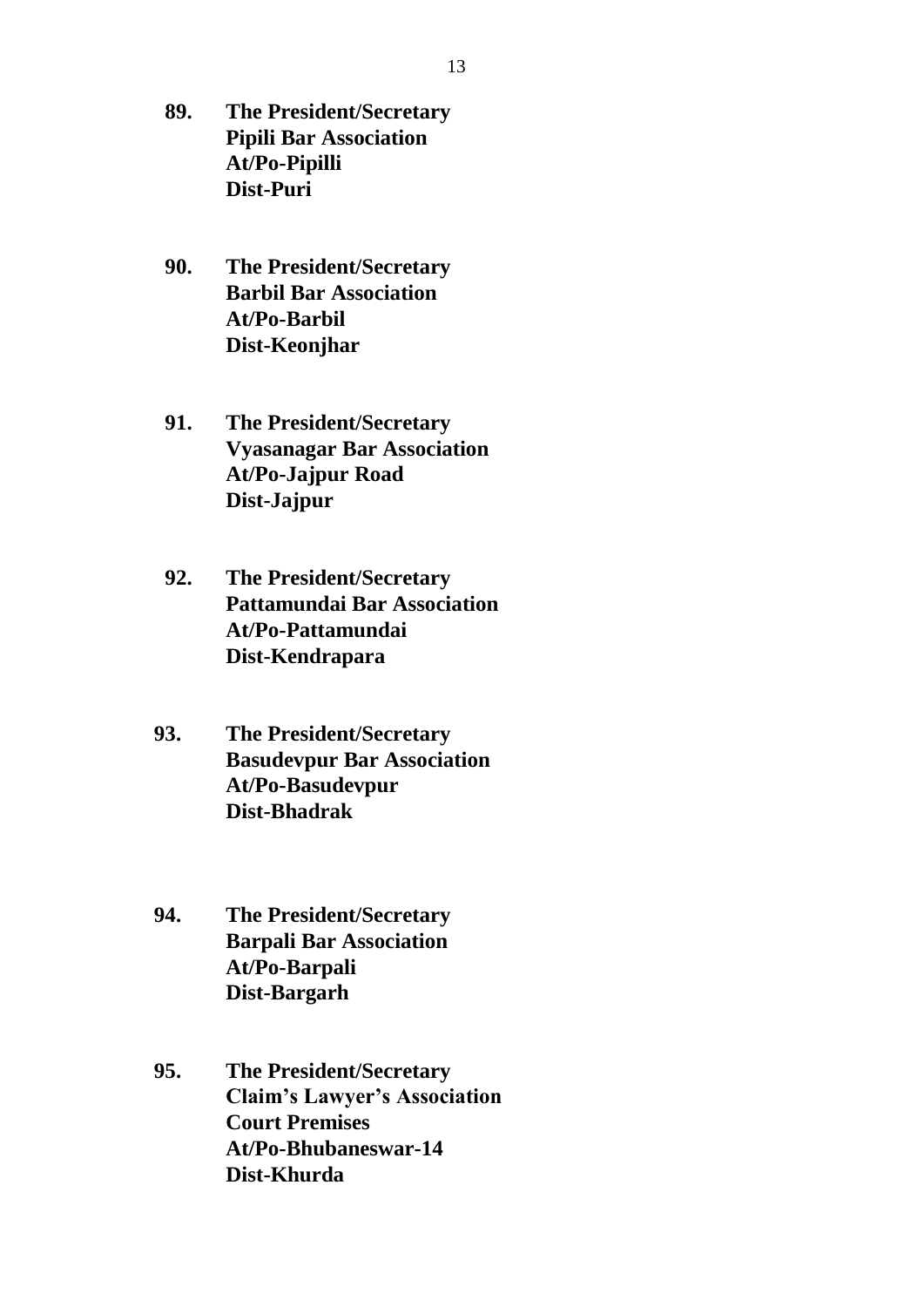- **96. The President/Secretary Daspalla Bar At/Po-Daspalla Dist-Nayagarh-752084**
- **97. The President/Secretary Jajpur Dist. Lawyers' Association At/Po/Dist- Jajpur**
- **98. The President/Secretary Income Tax Bar Association Ayakar Bhawan, Income Tax Building, Selter Chhak, Dist-Cuttack-8**
- **99. The President/Secretary Bhubaneswar Tax Bar Association Ground Floor, State GST Range Office, Near Sahid Nagar Police Station Po- Bhoi Nagar Bhubaneswar-751022 Dist-Khurda**
- **100. The President/Secretary Nilagiri Sub-Divisional Bar Association Nilagiri, At/Po-Rajnilagir Dist-Balasore**
- **101. The President/Secretary Tirtol Bar Association At-Baingol, Po/Ps-Tirtol Dist-Jagatsinghpur**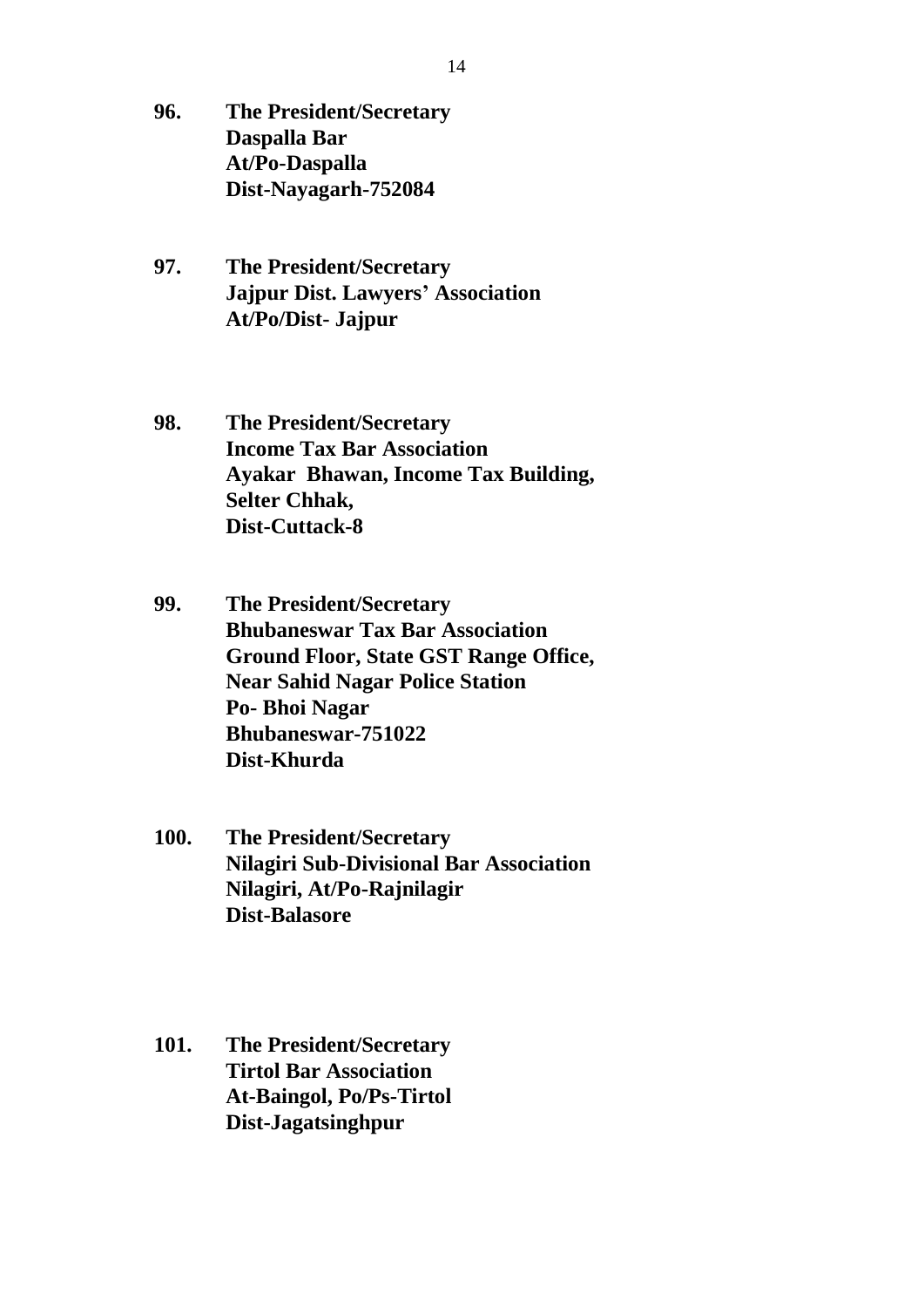- **102. The President/Secretary Angul Dist. Tax Bar Association At/Po/Dist- Angul**
- **103. The President/Secretary Kotpad Bar Association At/Po-Kotpad Dist-Korapur**
- **104. The President/Secretary Kesinga Bar Association At/Po-Kesinga ` Dist-Kalahandi**
- **105. The President/Secretary Kantamal Bar Association At/Po- Kantamal Dist-Boudh**
- **106. The President/Secretary Motor Vehicle Lawyer's Association At-2 nd MACT State Cum Building, Near Judicial Academy, Sector-1, CDA Dist-Cuttack-14**
- **107. The President/Secretary Chandikhol Court Bar Association At/Po-Chandikhol Dist-Jajpur**
- **108. The President/Secretary Chandbali Bar Association At/Po-Chandbali Dist-Bhadrak**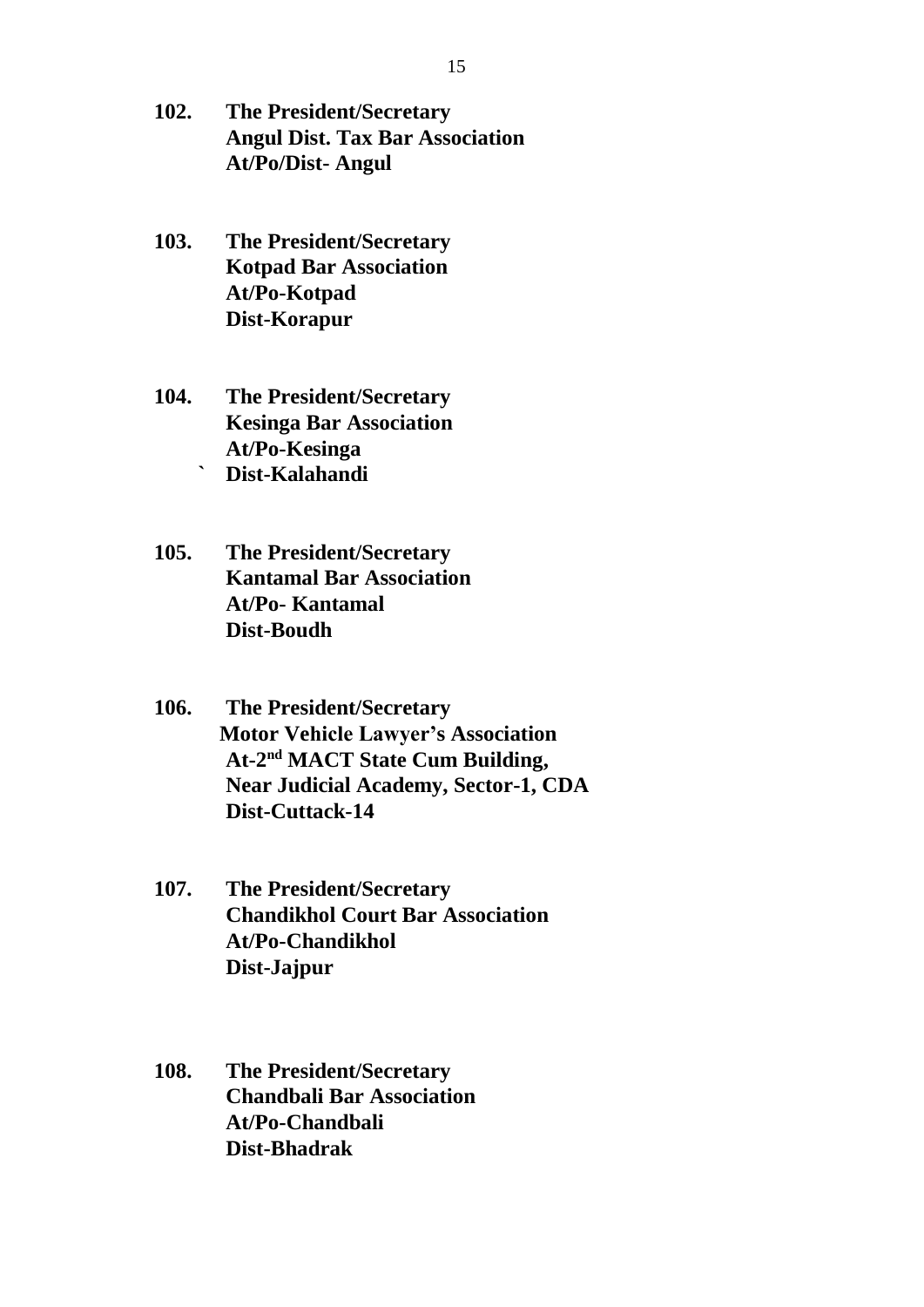- **109. The President/Secretary Soro Bar Association At/Po-Soro Dist-Balasore**
- **110. The President/Secretary Aul Bar Association At/Po-Aul Dist-Kendrapara**
- **111. The President/Secretary Jajpur Dist. Tax Bar Association Vyasanagar,At/Po-Jajpur Dist-Jajpur**
- **112. The President/Secretary Jaipatna Bar Association At/Po-Jaipatna Dist-Kalahandi**
- **113. The President/Secretary Bhuban Bar Association At/Po-Bhuban Dist-Dhenkanal-759017**
- **114. The President/Secretary Kalinga Nagar Bar Association At/Po-Jajpur Road Dist-Jajpur**
	- **115. The President/Secretary Junagarh Bar Association At/Po-Junagarh Dist-Kalahandi-766014**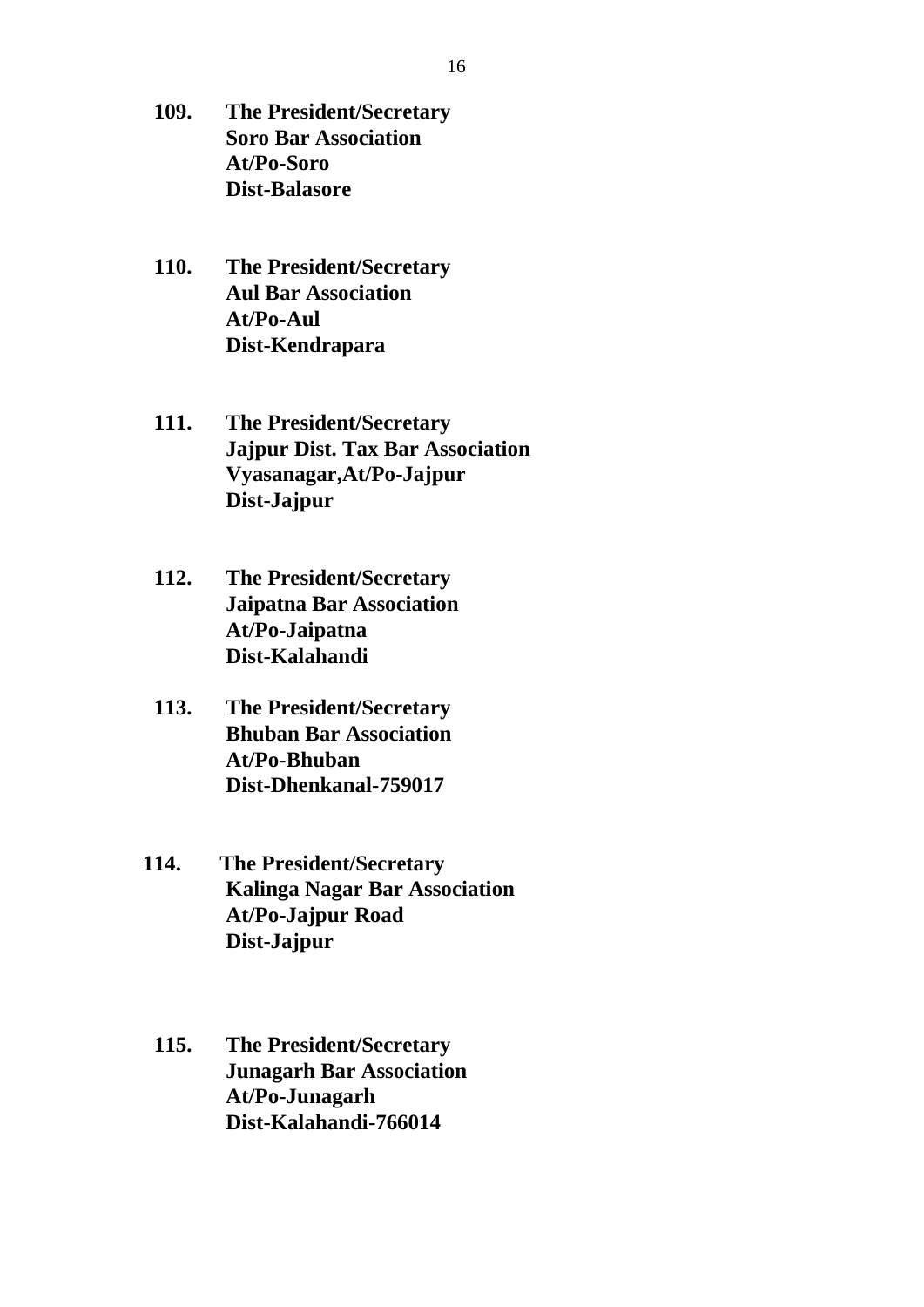- **116. The President/Secretary Semiliguda Bar Association At/Po-Semiluguda Dist-Koraput-764036**
- **117. The President/Secretary C.A.T. Bar Association Rajaswa Bhawan, 4th Floor, Cuttack-753002**

**118. The President/Secretary District Civil Court Bar Association, Nuapada At/Po/Dist-Nuapada**

- **119. The President/Secretary Kujang Bar Association At/Po-Kujang Dist-Jagatsinghpur**
- **120. The President/Secretary Saintala Bar Association At/Po-Saintala Dist-Bolangir**
- **121. The President/Secretary Hinjilicut Bar Association At/Po-Hinjilicut Dist-Ganjam**
- **122. The President/Secretary Chhendipada Bar Association At/PO-Chhendipada Dist-Angul**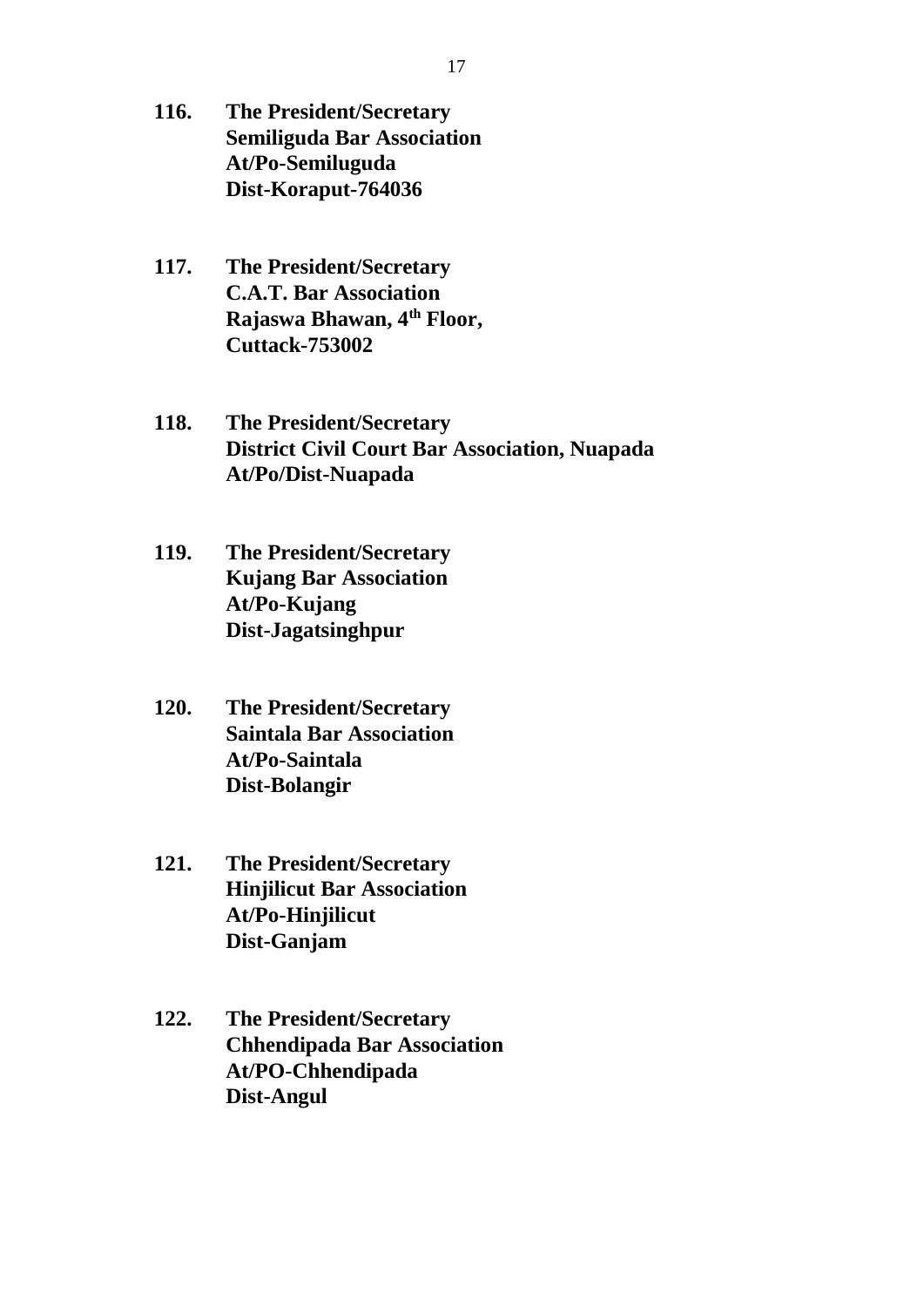- **123. The President/Secretary Bari Bar Association At/Po-Bari Dist-Jajpur-75500.**
- **124. The President/Secretary Dunguripali Bar Association At/Po-Dunguripali Dist-Subhranpur-767023**
- **125. The President/Secretary Bangamunda Bar Association At/Po-Bangamunda Dist-Bolangir**
- **126. The President/Secretary Attabira Bar Association At/Po/Ps-Attabira Dist-Bargarh**
- **127. The President/Secretary Jaleswar Bar Association At/Po-Jaleswar Dist-Balasore**
- **128. The President/Secretary Kantabanji Bar Association At/Po-Kantabanji Dist-Bolangir**
- **129. The President/Secretary Lawyers Association Tangi At/Po-Tangi Dist-Khurda.**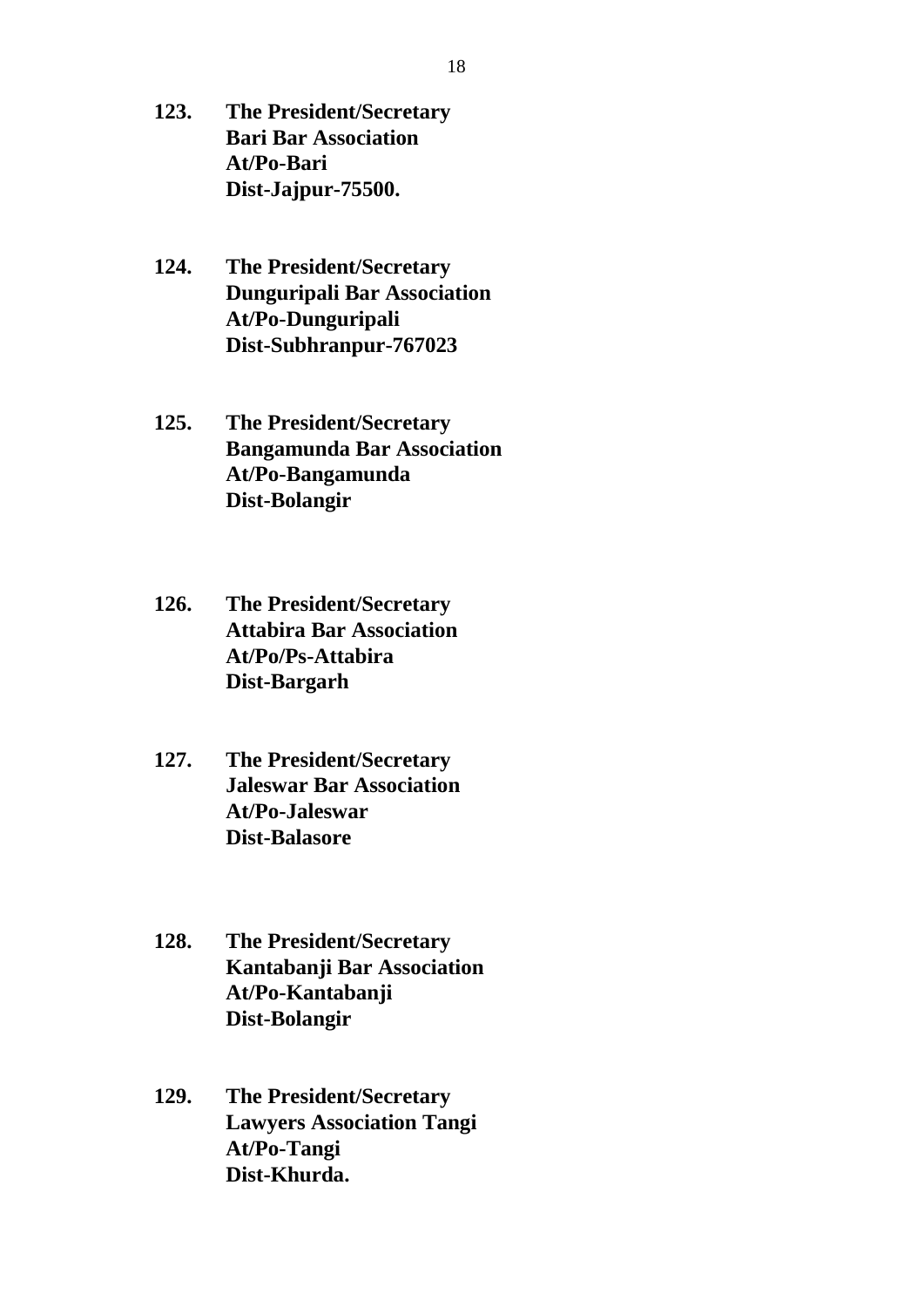- **130. The President/Secretary Buguda Bar Association. At/Po-Buguda Dist- Ganjam**
- **131. The President/Secretary Betnoti Bar Association At/Po-Betnoti Dist- Mayurbhanj**
- **132. The President/Secretary Dhamnagar Bar Association At/Po-Dhamnagar Dist-Bhadrak**
- **133. The President/Secretary Progressive Bar Association At/Po-Soro. Dist-Balasore**
- **134. The President/Secretary Loisingha Bar Association At/Po-Loisingha Dist- Balangir-767020**
- **135. The President/Secretary Jatni Bar Association. Plot No-493/1589 Ramachandrapur Bazar Po/Ps- Jatni, Dist- Khurda**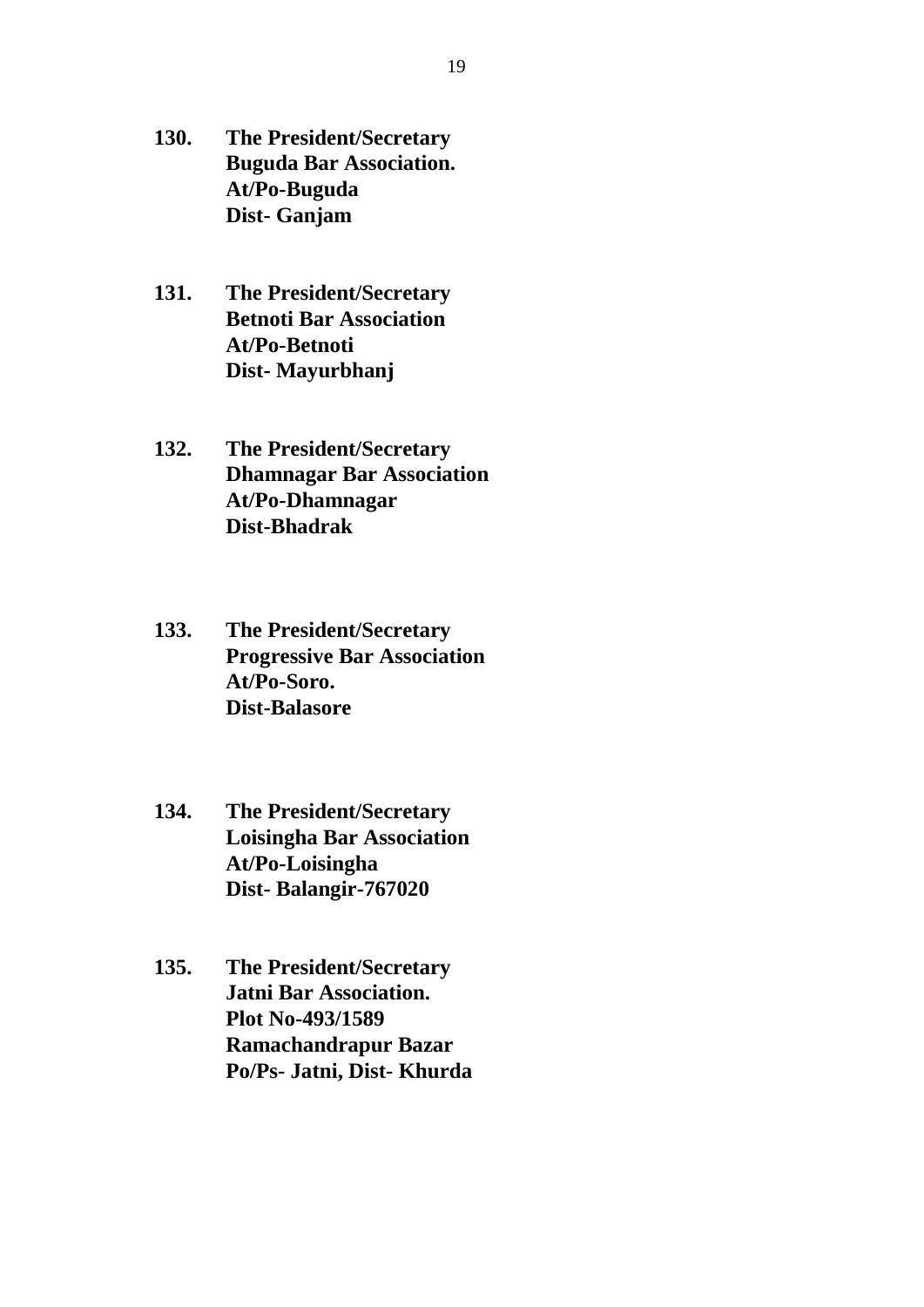- **136. The President/Secretary Binka Bar Association At/Po-Binka Dist-Subarnapur**
- **137. The President/Secretary Kabisurya Nagar Bar Asso. At/Po-Kabisurya Nagar, Dist-Ganjam.**
- **138. The President/Secretary Odagaon Bar Association At/Po- Odaghon Dist-Nayagarh**
- **139. The President/Secretary Konark Bar Association At/Po- Konark Dist- Puri**
- **140. The President/Secretary Kashipur Bar Association At/Po- Kashipur Dist-Rayagada-765015**
- **141. The President/Secretary, Paradip Bar Association, NMC-31, Nuabazar Market Complex, Paradip, Jagatsinghpur-754142**
- **142. The President/Secretary Jatni Lawyers Association, Rama Chandrapur Bazar At/Po-Jatni Dist-Khurda-752050**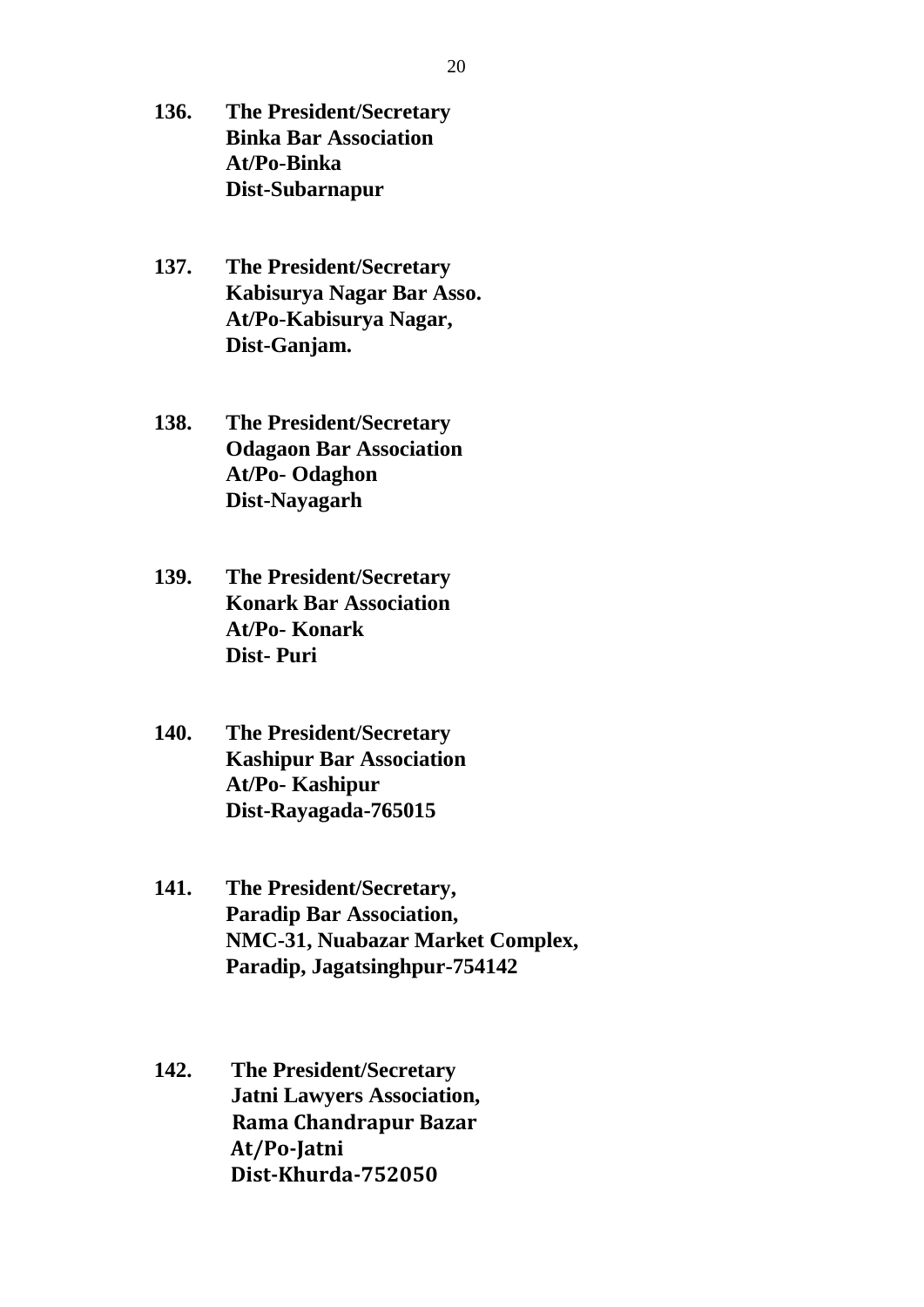| 143. | <b>The President/Secretary</b><br><b>Bheden Bar Association</b><br><b>At/Po-Bheden</b><br><b>Dist-Bargarh</b>            |
|------|--------------------------------------------------------------------------------------------------------------------------|
| 144. | <b>The President/Secretary</b><br><b>Kakatpur Bar Association</b><br><b>At/Po-Kakatapur</b><br><b>Dist-Puri</b>          |
| 145. | <b>The President/Secretary</b><br><b>Kanika Bar Association</b><br><b>At/Po-Kanika</b><br>Dist-Kendrapara                |
| 146. | <b>The President/Secretary</b><br><b>Nimapara Judicial Bar Association</b><br><b>At/Po-Nimapara</b><br>Dist- puri-758041 |
| 147. | <b>The President/Secretary</b><br><b>Parjang Bar Association</b><br>At/Po- Parjang,<br><b>Dist-Dhenkanal</b>             |
| 148. | <b>The President/Secretary</b><br><b>S. Rampur Bar Association</b><br>At/Po- S. Rampur<br>Dist-Subarnapur-767045         |
| 149. | <b>The President/Secretary</b><br><b>Sub-Divisional Bar Asso, Udala</b><br>At/Po-Udala<br>Dist-Mayurbhanj                |
| 150. | <b>The President/Secretary</b><br><b>Sinapali Bar Association</b><br><b>At/Po-Sinapali</b><br><b>Dist-Nuapada</b>        |